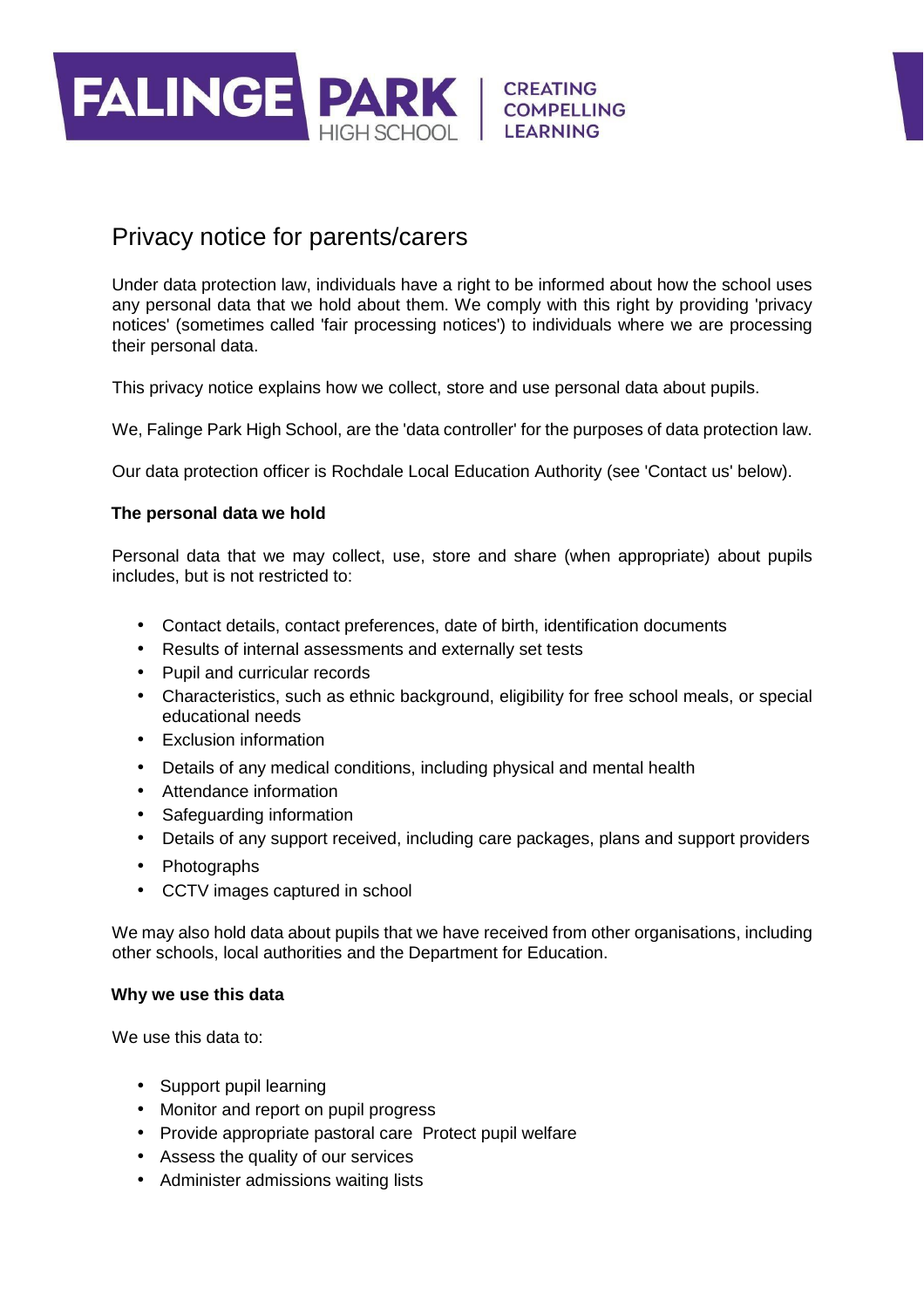- Carry out research
- Comply with the law regarding data sharing

# **Our legal basis for using this data**

We only collect and use pupils' personal data when the law allows us to. We collect and use pupil information under Article 6(1) (f) – Legitimate Interests.

Most commonly, we process it where:

- We need to comply with a legal obligation
- We need it to perform an official task in the public interest

Less commonly, we may also process pupils' personal data in situations where:

- We have obtained consent to use it in a certain way
- We need to protect the individual's vital interests (or someone else's interests)

Where we have obtained consent to use pupils' personal data, this consent can be withdrawn at any time. We will make this clear when we ask for consent, and explain how consent can be withdrawn.

Some of the reasons listed above for collecting and using pupils' personal data overlap, and there may be several grounds which justify our use of this data.

# **Collecting this information**

While the majority of information we collect about pupils is mandatory, there is some information that can be provided voluntarily.

Whenever we seek to collect information from you or your child, we make it clear whether providing it is mandatory or optional. If it is mandatory, we will explain the possible consequences of not complying.

#### **How we store this data**

We keep personal information about pupils while they are attending our school. We may also keep it beyond their attendance at our school if this is necessary in order to comply with our legal obligations. Falinge Park High School adheres to the Information and Records Management Society's guidance for data retention and destruction. This sets out how long we keep information about pupils.

# **Data sharing**

We do not share information about pupils with any third party without consent unless the law and our policies allow us to do so.

Where it is legally required, or necessary (and it complies with data protection law) we may share personal information about pupils with: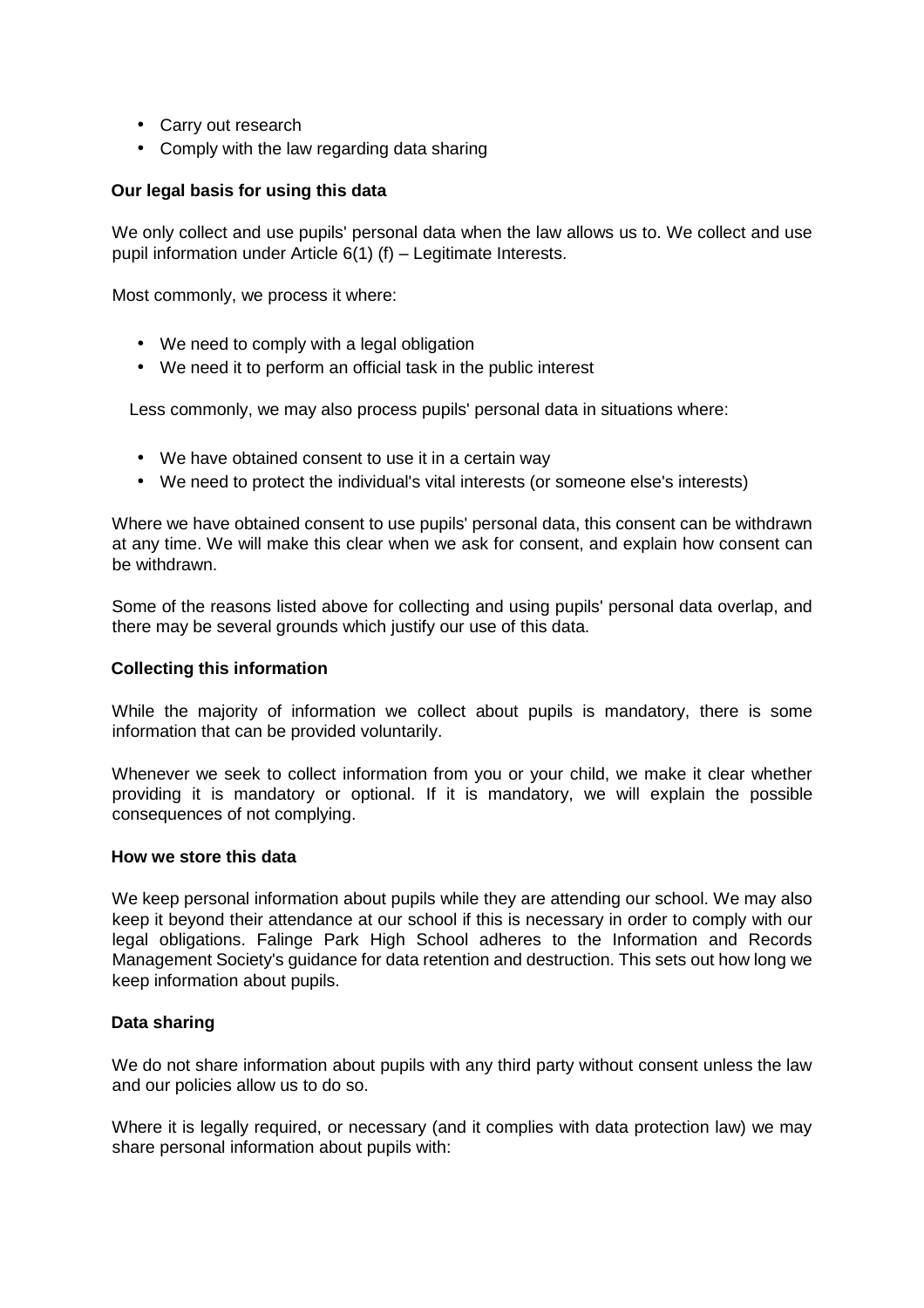- Our local authority to meet our legal obligations to share certain information with it, such as safeguarding concerns and exclusions
- The Department for Education
- The pupil's family and representatives
- Educators and examining bodies
- Our regulator [specify as appropriate, e.g. Ofsted
- Suppliers and service providers to enable them to provide the service we have contracted them for
- Central and local government
- Our auditors
- Survey and research organisations
- Health authorities
- Health and social welfare organisations
- Professional advisers and consultants
- Police forces, courts, tribunals

## **National Pupil Database**

We are required to provide information about pupils to the Department for Education as part of statutory data collections such as the school census.

Some of this information is then stored in the National Pupil Database (NPD), which is owned and managed by the Department and provides evidence on school performance to inform research.

The database is held electronically so it can easily be turned into statistics. The information is securely collected from a range of sources including schools, local authorities and exam boards.

The Department for Education may share information from the NPD with other organisations which promote children's education or wellbeing in England. Such organisations must agree to strict terms and conditions about how they will use the data.

For more information, see the Department's webpage on how it collects and shares research data.

You can also contact the Department for Education with any further questions about the NPD.

#### **Youth support services**

Once our pupils reach the age of 13, we are legally required to pass on certain information about them to youth support services providers, as it has legal responsibilities regarding the education or training of 13-19 year-olds.

This information enables it to provide youth support services, post-16 education and training services, and careers advisers.

Parents/carers, or pupils once aged 16 or over, can contact our data protection officer to request that we only pass the individual's name, address and date of birth to these youth support services.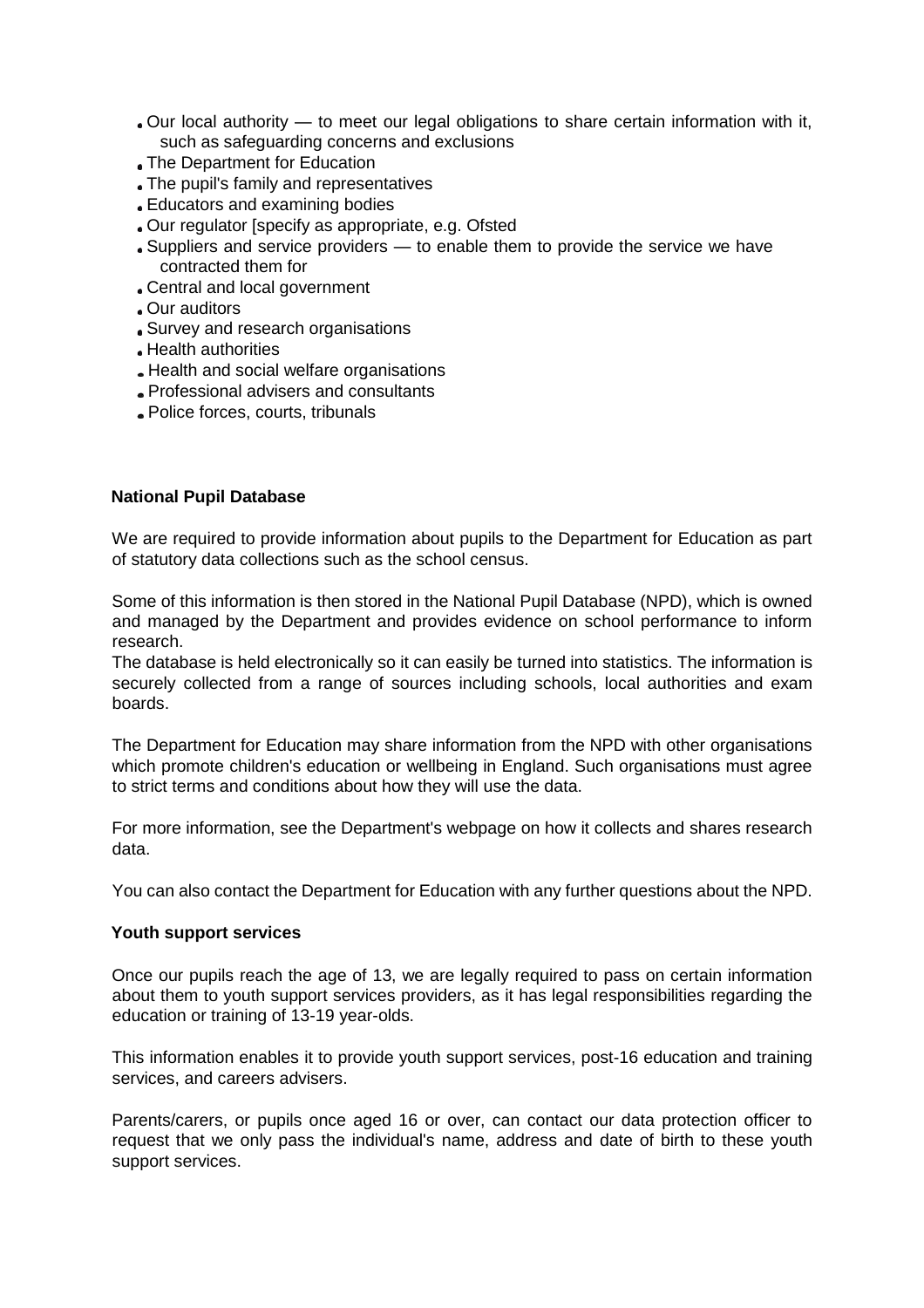# **Transferring data internationally**

Where we transfer personal data to a country or territory outside the European Economic Area, we will do so in accordance with data protection law.

# **Parents and pupils' rights regarding personal data**

Individuals have a right to make a 'subject access request' to gain access to personal information that the school holds about them.

Parents/carers can make a request with respect to their child's data where the child is not considered mature enough to understand their rights over their own data (usually under the age of 12), or where the child has provided consent.

Parents also have the right to make a subject access request with respect to any personal data the school holds about them.

If you make a subject access request, and if we do hold information about you or your child, we will:

- Give you a description of it
- Tell you why we are holding and processing it, and how long we will keep it for
- Explain where we got it from, if not from you or your child
- Tell you who it has been, or will be, shared with
- Let you know whether any automated decision-making is being applied to the data, and any consequences of this
- Give you a copy of the information in an intelligible form

Individuals also have the right for their personal information to be transmitted electronically to another organisation in certain circumstances.

If you would like to make a request please contact our data protection officer.

Parents/carers also have a legal right to access to their child's educational record. To request access, please contact us by emailing office@falingepark.com for the **attention of the data protection officer.**

# **Other rights**

Under data protection law, individuals have certain rights regarding how their personal data is used and kept safe, including the right to:

- Object to the use of personal data if it would cause, or is causing, damage or distress
- Prevent it being used to send direct marketing
- Object to decisions being taken by automated means (by a computer or machine, rather than by a person)
- In certain circumstances, have inaccurate personal data corrected, deleted or destroyed, or restrict processing